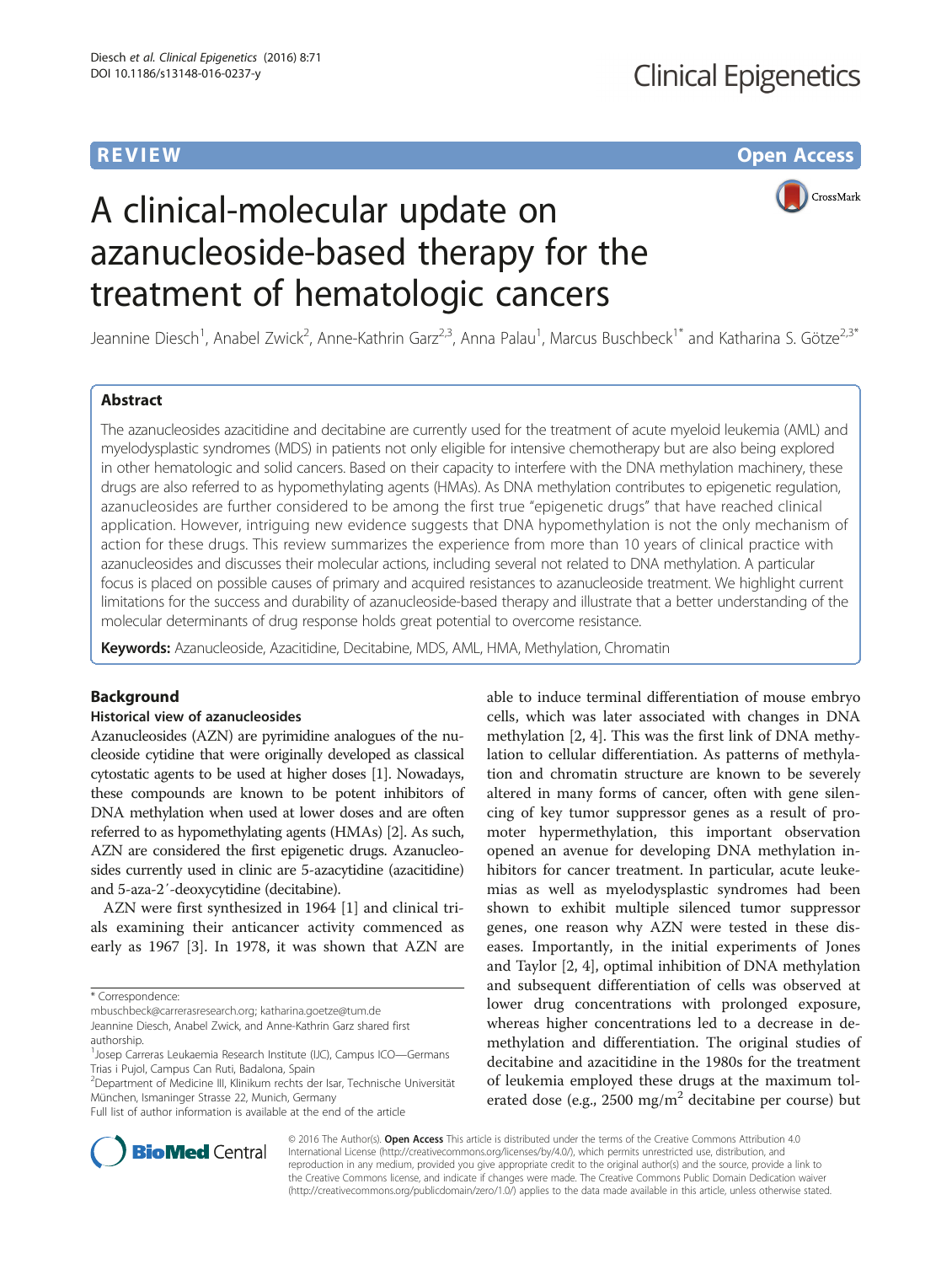had to be discontinued due to prolonged myelosuppression. Subsequently, both drugs were explored at much lower doses allowing optimal hypomethylation as suggested by Jones and Taylor. This led to the design of the first successful clinical trial in myelodysplastic syndromes using low doses of azacitidine  $(75 \text{ mg/m}^2)$  administered over a prolonged period of 7 days repeated every 28 days, demonstrating superiority over best supportive care [[5](#page-8-0)]. On the basis of these data, azacitidine was approved by the US Food and Drug Administration (FDA) in 2004 for the treatment of myelodysplastic syndromes (MDS) and thus is the first HMA agent approved for treatment of this disease [[6\]](#page-8-0). Similarly, decitabine was shown to have activity in higher-risk MDS at a low-dose schedule of 15 mg/m<sup>2</sup> every 8 h for 3 days repeated every 6 weeks [[7\]](#page-8-0). Decitabine was approved by the FDA for the treatment of MDS using this schedule in 2006. A lowerdose regimen with higher-dose intensity of 20 mg/m<sup>2</sup> over 5 days repeated every 28 days was later suggested as a superior regimen within a randomized phase III trial [\[8\]](#page-8-0).

#### Molecular drug action

AZN are analogues of the naturally occurring pyrimidine nucleoside cytidine (Fig. 1) and have so far been shown to have two main mechanisms of antitumor activity: (i) cytotoxicity due to incorporation into DNA (and RNA for azacitidine) leading to induction of DNA damage response and (ii) DNA hypomethylation through inhibition of DNA methyltransferase, enabling restoration of normal growth and differentiation. Although azacitidine and decitabine are considered to be mechanistically similar drugs, they have also been shown to exhibit distinctly different effects and have shown varied clinical efficacy in clinical trials. Some of the differences in efficacy may stem from dosing issues as well as differences in incorporation into RNA and DNA as delineated below, while others may have to do with the specific disease characteristics of the treated patients within each trial.

After cellular uptake of AZN by human equilibrative and concentrative nucleoside transporters 1 and 2 [[9](#page-8-0)], azacitidine and decitabine are modified by different metabolic pathways to achieve their active forms (Fig. [2\)](#page-2-0). The first limiting step in this cascade is the ATP-dependent phosphorylation of the nucleoside to the monophosphorylated nucleotide catalyzed by uridine-cytidine kinase for azacitidine and deoxycytidine kinase for decitabine [\[10](#page-8-0)]. Subsequent phosphorylation by two different kinases yields the active metabolites 5-aza-CTP for azacitidine or 5-azadCTP for decitabine. During replication, decitabinederived 5-aza-dCTP is incorporated in newly synthesized DNA. In contrast, 80–90 % of azacitidine is incorporated in RNA as 5-aza-CTP, while 10–20 % are incorporated into DNA after multistep conversion to 5-aza-dCTP by the enzyme ribonucleotide reductase (Fig. [2](#page-2-0)).

#### DNA demethylation

At lower doses, DNA incorporation of 5-aza-dCTP impairs DNA methylation by irreversible inhibition of DNA methyltransferases (DNMT), particularly DNMT1, which is responsible for the maintenance of methylation following DNA replication [\[11](#page-8-0)]. Effects on other DNMTs, such as DNMT3A and DNMT3B, have only been observed

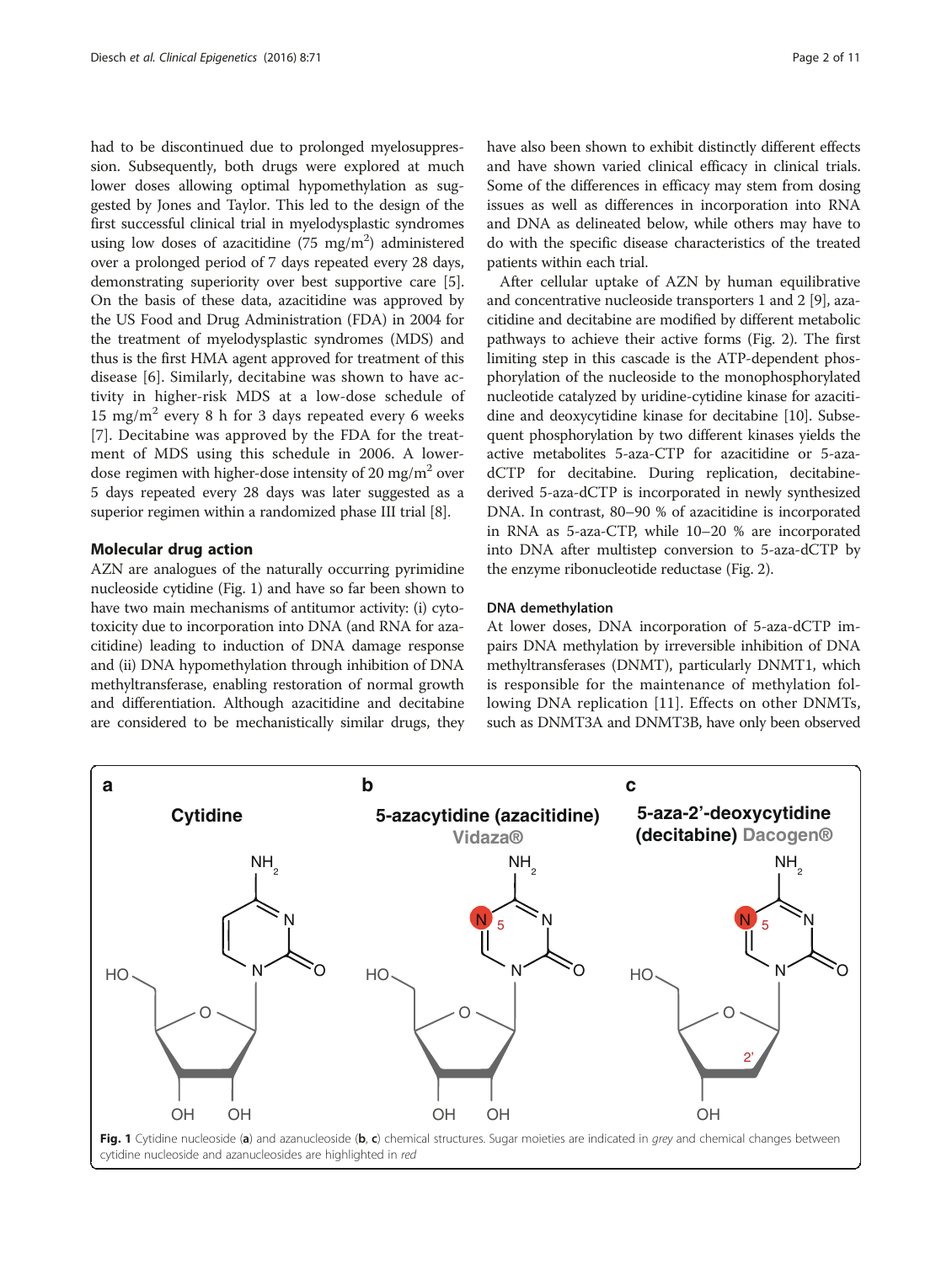<span id="page-2-0"></span>

at higher AZN doses [\[12\]](#page-8-0). DNMT1 recognizes incorporated 5-aza-dCTP as natural substrate and becomes irreversibly bound to the cytidine analogue, inhibiting DNA methyltransferase function and leading to its degradation [\[13\]](#page-8-0). As a consequence, methylation marks become lost during DNA replication. This hypomethylation of DNA can then lead to re-activation of silenced tumor suppressor genes [\[14](#page-8-0)].

Covalent DNMT-5-aza-dCTP-DNA adducts have also been shown to induce DNA damage ATM/ATR response pathways resulting in growth inhibition, G2 cell cycle arrest, and apoptosis [\[15](#page-8-0)]. This activation is represented by strong induction of γ-H2AX and activation of DNA repair proteins including CHK1, CHK2, and RAD51 [[16\]](#page-8-0). The DNA damage caused by AZN is repaired by the base excision repair (BER) machinery and is susceptible to inhibition of poly-ADP ribose polymerase (PARP) [\[17\]](#page-8-0). As DNMT1 has also been demonstrated to have a role in DNA repair, inhibition of DNMT1 by AZN may also indirectly influence DNA repair mechanisms [[18](#page-8-0)]. Recent findings support this by showing that depletion of DNMT1 by RNA interference in combination with AZN treatment can reduce AZN-induced DNA damage formation, thereby decoupling DNA damage and DNA demethylation in response to AZN [[19\]](#page-8-0). This further highlights that other mechanisms, besides DNMT inhibition, are involved in AZN action.

#### RNA-dependent effects

Since most of the drug azacitidine is incorporated into RNA, it is assumed that its efficacy, at least in part, is due to RNA-dependent effects, which are cell-cycle independent. Incorporation of 5-aza-CTP into RNA inhibits tRNA methylation and processing [[20\]](#page-8-0) by reducing tRNA methyltransferase levels [[21\]](#page-8-0), giving rise to defective messenger and transfer RNAs. Furthermore, it disrupts rRNA processing ultimately leading to inhibition of mRNA and protein synthesis and thus inducing apoptosis [\[22](#page-8-0)]. Recently, it has been shown that RNA incorporation of 5-aza-CTP is able to repress the expression of the M2 subunit of ribonucleotide reductase (RRM2) and therefore interferes with the conversion of ribonucleotides to deoxyribonucleotides, leading to inhibition of DNA synthesis and repair [\[23](#page-8-0)]. As decitabine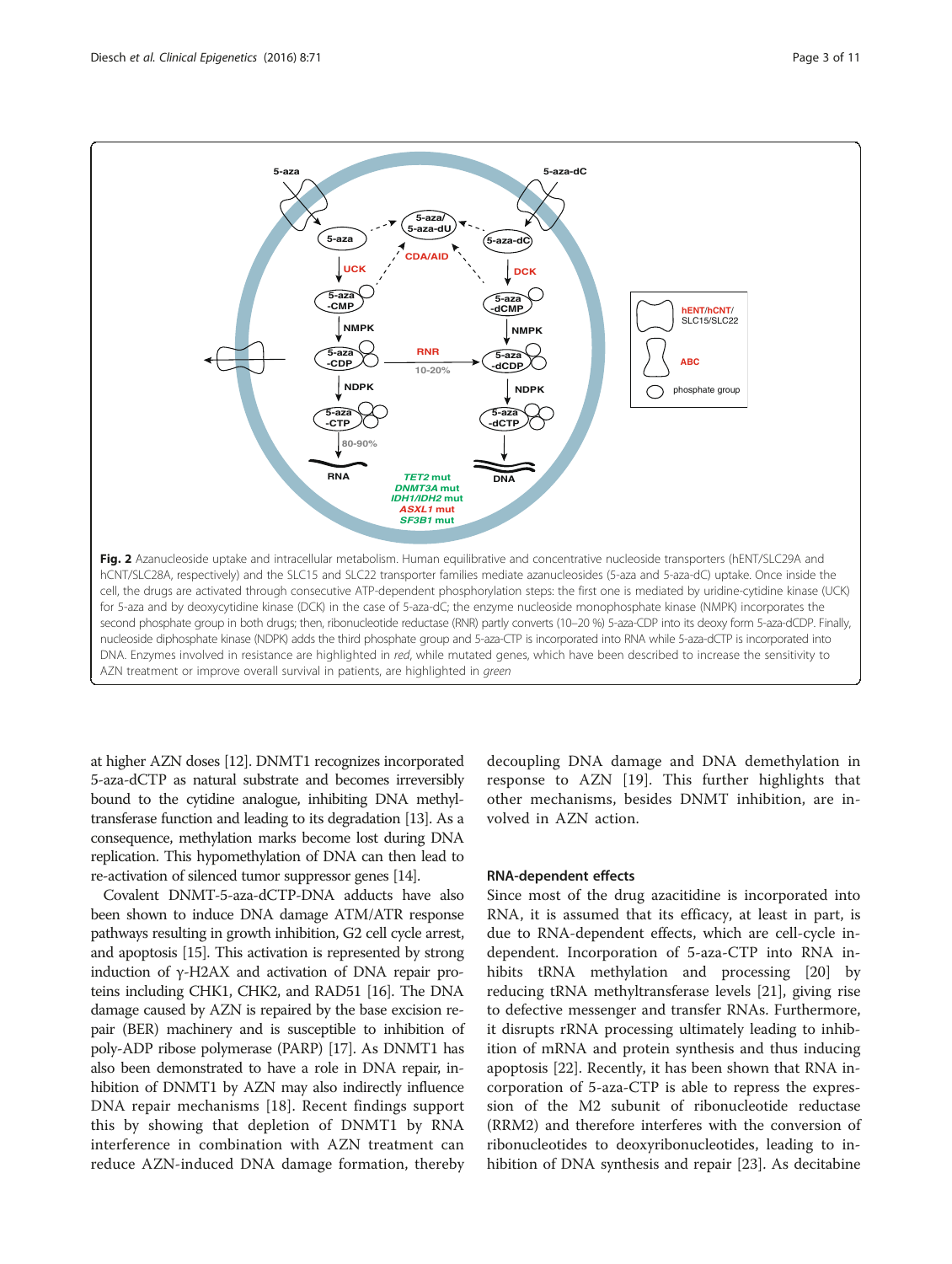is not incorporated into RNA, it does not have any direct effects on RNA processing.

#### Immune effects

In addition to their demethylating activity, AZN have recently been shown to induce specific immune responses in cancer cells [[24](#page-8-0), [25](#page-8-0), [26\]](#page-8-0). Analysis of expression changes in response to azacitidine treatment in different cancer cell lines (breast, colorectal, and ovarian) led to the identification of a subset of azacitidine-induced immune genes (AIM), which can be used to classify primary tumors into low and high expression groups. For the latter, treatment with azacitidine combined with immunotherapy has been suggested to be beneficial [[25](#page-8-0)]. In addition, it has been demonstrated that treatment with DNA methylation inhibitors sensitizes murine melanoma cells to anti-CTLA4 immunotherapy [[24](#page-8-0)], suggesting that a treatment combination of AZN and PD1/PDL-1 antibodies may show synergistic effects [\[25\]](#page-8-0).

A recent study on ovarian cancer has provided an intriguing molecular mechanism linking AZN treatment to the immune response. DNA methylation inhibitors were shown to upregulate endogenous retroviruses in tumor cells, leading to a tumor-inhibiting immune response. This type I interferon immune response is thought to be a result of induction of the viral defense pathway, which detects cytosolic double-stranded RNA originating from endogenous retrovirus genes (ERVs) re-expressed upon AZN treatment [\[24](#page-8-0)]. However, if a similar mechanism also occurs in hematologic cancers in response to AZN treatment will need to be determined.

In addition to inhibition of DNA methylation and RNA metabolism, AZN also inhibits the nuclear factor kappa B (NFkB) pathway through inhibition of phosphorylation of the NFkB-activating kinase IKKalpha/beta [[27\]](#page-8-0). As a consequence, AZN can specifically inhibit regulatory T cells in MDS patients [\[28\]](#page-8-0).

Furthermore, azacitidine has been reported to impair de novo synthesis of pyrimidine through inhibition of uridine monophosphate synthase, leading to a significant decrease in UTP and CTP levels [[29](#page-8-0)], which results in impairment of cholesterol and lipid homeostasis and contributes to the cytostatic effect of azacitidine [[30\]](#page-8-0).

#### Differences between azacitidine and decitabine

AZN are most toxic during S-phase of the cell cycle [[31](#page-8-0)], and while cytotoxicity requires relatively high doses, the effect on DNA methylation preferentially occurs at lower doses [\[32](#page-8-0)]. AZN are intrinsically instable and after administration undergo spontaneous hydrolysis as well as deamination by cytidine deaminase leading to degradation [[33](#page-8-0)]. At low doses, the effects of AZN are rapidly lost upon drug withdrawal and therefore continuous administration and several treatment cycles are required to sustain

response [\[34\]](#page-8-0). The maximum plasma concentration of active AZN-derived metabolites achieved by standard treatment is 3–11 μM for azacitidine or 0.5 μM for decitabine [[35](#page-9-0), [36](#page-9-0), [37\]](#page-9-0). These concentrations have been shown to induce transient demethylation in various hypermethylated loci in patients and thus provide valuable proof of mechanism [\[37, 38\]](#page-9-0). However, a clear correlation between the extent of genome-wide DNA hypomethylation, reexpression of tumor suppressor genes, and clinical response to AZN has not been demonstrated thus far.

Due to its primary incorporation into newly synthesized DNA, decitabine has been shown to be more potent than azacitidine in vitro, leading to inhibition of DNMT1, DNA hypomethylation, and DNA damage induction at concentrations two- to tenfold lower than azacitidine [[10](#page-8-0), [39](#page-9-0), [40](#page-9-0), [41\]](#page-9-0). Unlike azacitidine, decitabine is an S-phase specific agent that only targets proliferating cells in S-phase while other stages of the cell cycle remain unaffected [\[42\]](#page-9-0). Taking into account the short half-life, to improve treatment success, shorter intervals of decitabine treatment or continuous infusion are needed to increase the probability that all cancer cells enter S-phase and thus the therapeutic time window [[43](#page-9-0)]. Hypomethylation after decitabine treatment is dose dependent, peaking at 10– 15 days after administration and recovering to baseline at 4–6 weeks [[44\]](#page-9-0). Although preclinical data suggested that continuous infusion of decitabine may be advantageous, dose-finding trials indicated that short bolus infusions in patients with a poor hematological status may be better than continuous infusion, lower doses are better than higher doses, and dose intensity is important for efficient DNA demethylation [\[8](#page-8-0), [45\]](#page-9-0). These observations led to the current standard dosing schedule of 20 mg/m<sup>2</sup> per day over 5 days. However, because this trial had only a small number of patients in the dosing regimens deemed as inferior, novel continuous dosing schedules merit clinical investigation. In contrast to decitabine, azacitidine is administered subcutaneously at a dose of 75 mg/m<sup>2</sup>/day over 7 days. Other schedules of azacitidine (e.g., over 5 or 10 days) have also been examined but not proven superior.

Importantly, studies examining gene expression in human acute myeloid leukemia (AML) cell lines showed that patterns of drug-modulated gene expression were nonoverlapping between azacitidine and decitabine [[46](#page-9-0)], indicating that both drugs indeed may have different target genes. This observation in addition to the biochemical differences may explain why one drug may work in a patient while the other may not.

#### Current status of clinical application of hypomethylating agents in hematologic cancers

Azacitidine (Vidaza<sup>®</sup>) and decitabine (Dacogen<sup>®</sup>) were first tested for the treatment of MDS decades ago with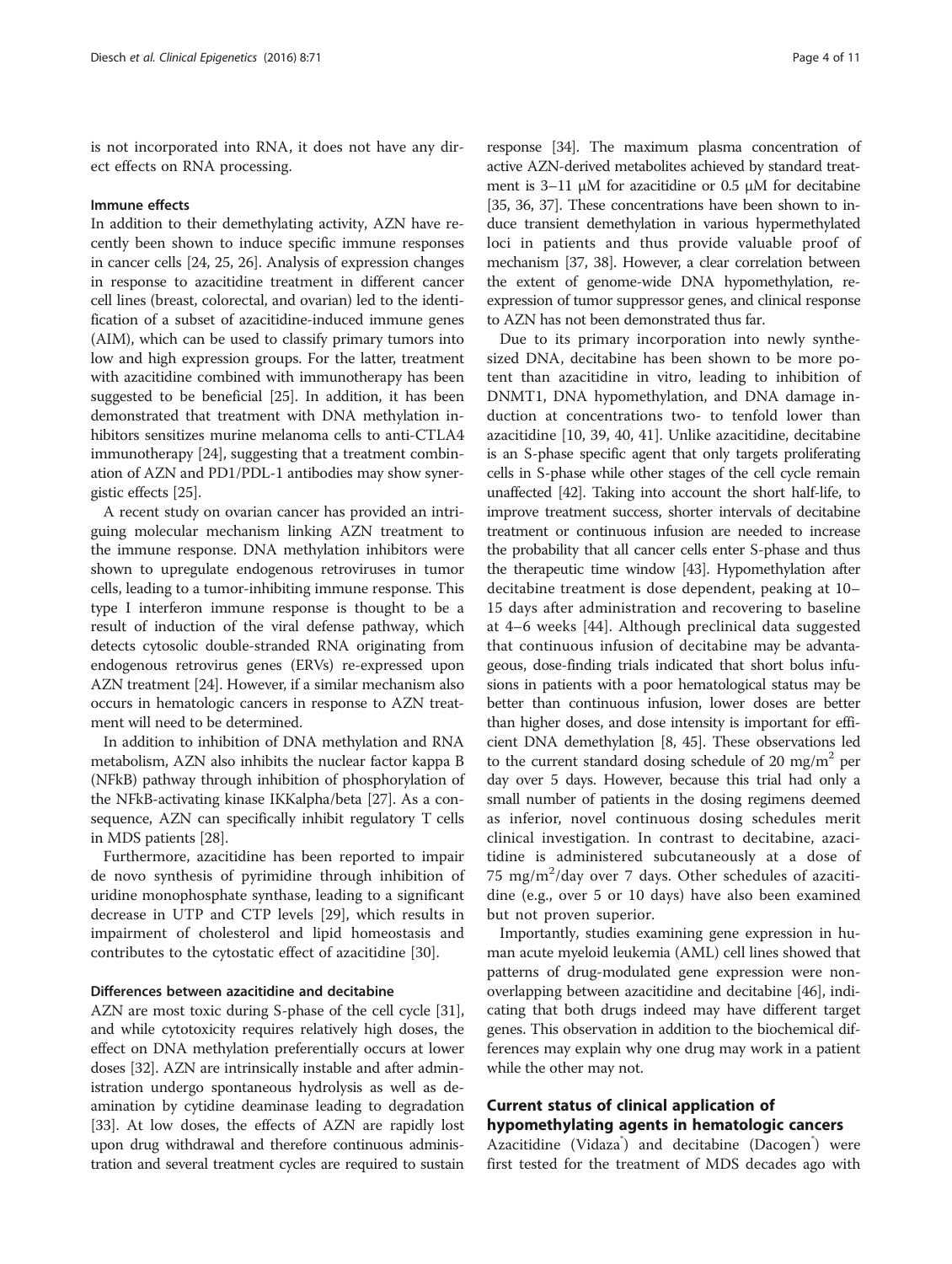the first large randomized trial published in 2002 [\[5](#page-8-0)] and have emerged as very promising drugs in this field. MDS are a heterogeneous group of clonal hematopoietic stem cell disorders characterized by dysplastic and ineffective hematopoiesis with clinically apparent cytopenias in the peripheral blood and a predisposition to AML. Primarily a disease of the elderly, treatment options are limited due to comorbidities and a high progression rate into secondary AML in one third of the patients [[47\]](#page-9-0). The only proven curative approach for MDS is allogenic stem cell transplantation (allo-SCT), which is not a feasible option in the majority of MDS patients.

Since the FDA approval of azacitidine for all MDS subtypes in 2004 and the positive results of several clinical trials, the drug has been widely used in the clinic [\[5,](#page-8-0) [47, 48](#page-9-0)] and has become the standard of care for higher-risk MDS patients (IPSS intermediate-2 and high or IPSS-R very high and intermediate) not eligible for allo-SCT [\[48](#page-9-0), [49](#page-9-0)]. The international randomized phase III multicenter "AZA-001" trial revealed that patients benefit from hematologic improvement (47 %) and a significant delay in progression to AML as well as a prolonged survival under azacitidine treatment vs. conventional care regimens with a median overall survival 24.5 vs. 15 months [[48](#page-9-0)]. These results make azacitidine the first drug to confer a survival benefit to MDS patients. Most responders achieve a first response within 6 cycles of subcutaneous azacitidine injection  $(75 \text{ mg/m}^2 \text{ per day for } 7 \text{ days every } 28 \text{ days})$ , and continuation of treatment after first response improves response quality [\[50](#page-9-0)]. Treatment continuation is recommended until progression of the disease or unacceptable toxicity [[51](#page-9-0)].

Ongoing studies are currently examining the efficacy of oral azacitidine which shows a higher bioavailability [[52, 53](#page-9-0)]. The oral formulation (maximal tolerated dose 480 mg) is under investigation to serve as a long-term lowintensity treatment option (extended to 14 or 21 days cycles) for lower-risk MDS with additional poor prognostic factors such as severe thrombocytopenia (AZA-MDS-003 trial) or as a post-transplant maintenance therapy for MDS as well as AML patients (CC-486-AML-002 trial) [[53](#page-9-0), [54](#page-9-0), [55](#page-9-0)].

In contrast to the results of the AZA-001 study for azacitidine, clinical trials for decitabine have thus far not been able to show an overall survival benefit in patients with MDS. Initial phase II trials in Europe using decitabine at a total dose of 225 mg/m<sup>2</sup> as a continuous infusion over 72 h or at a total dose of 135 mg/m<sup>2</sup> using a 3-day intravenous administration over 4 h three times a day showed a favorable overall response rate between 49 and 54 %, comparable to that of azacitidine. In a randomized phase III trial testing decitabine in a schedule of 15 mg/m<sup>2</sup> for a total of nine doses over 72 h compared to best supportive care, the overall response rate was 30 % [\[7](#page-8-0)]. Patients receiving decitabine had a prolonged median time to progression to AML or death compared to patients receiving best supportive care, but overall survival was not improved. The drug has therefore not been licensed for treatment of MDS in Europe so far, although it is approved in the USA in this indication. Results of a schedule which can be administered in the outpatient setting using 20 mg/m<sup>2</sup> decitabine as intravenous infusion for five consecutive days yielded comparable clinical efficacy [\[56](#page-9-0)].

Based on the encouraging results of the MDS trials for hypomethylating agents, these drugs are also being evaluated for the treatment of AML, in particular or patients not eligible for intensive chemotherapy. As incidence of AML increases with age and our population grows increasingly older, the median age at diagnosis is now approximately 70 years. Treating elderly AML patients presents a significant therapeutic challenge as intensive treatment is often not possible due to comorbidities and poor performance status. In addition, AML of the elderly more often exhibit adverse cytogenetic and molecular genetic features leading to poor outcome after intensive chemotherapy. Thus, there is an urgent need for effective but less toxic therapies for elderly AML patients.

First data on the efficacy of azacitidine in AML emerged from the AZA-001 trial as a significant percentage of patients in the AZA-001-MDS trial were originally classified as the advanced MDS subtype RAEB-t with 20–30 % bone marrow blasts. This subgroup no longer exists in the WHO classification of MDS and is now considered as AML which is defined by 20 % or more blasts in the bone marrow. A separate analysis of this AML subgroup within the AZA-001 trial showed that these patients benefitted from a significantly improved overall survival compared to conventional care [\[57\]](#page-9-0). Similarly, azacitidine treatment has been associated with a median overall survival of approximately 9 to 10 months in patients with AML who participated in the Austrian Azacitidine Registry or in a French compassionate use program [[58, 59\]](#page-9-0). These encouraging results paved the way for a large randomized phase III trial in AML patients older than 65 years and with bone marrow blast counts >30 % (AZA-AML-001). Patients with AML were randomized to receive either azacitidine (75 mg/m<sup>2</sup> days 1–7 q28) or investigator's choice of conventional care (CCR, consisting of BSC, low-dose ARA-C or intensive chemotherapy) [\[60](#page-9-0)]. Although this trial did not reach its primary endpoint, the results showed an improved overall survival for patients treated with azacitidine compared to conventional care (10.4 vs. 6.5 months,  $p = 0.1$ ). Remission rates were not increased in the azacitidine arm compared to CCR but the subgroup of patients with adverse cytogenetics or AML with myelodysplasia-related changes showed a significantly improved overall survival. This trial demonstrates that azacitidine is superior to CCR in biologically poor-risk subgroups and makes azacitidine the only drug so far to show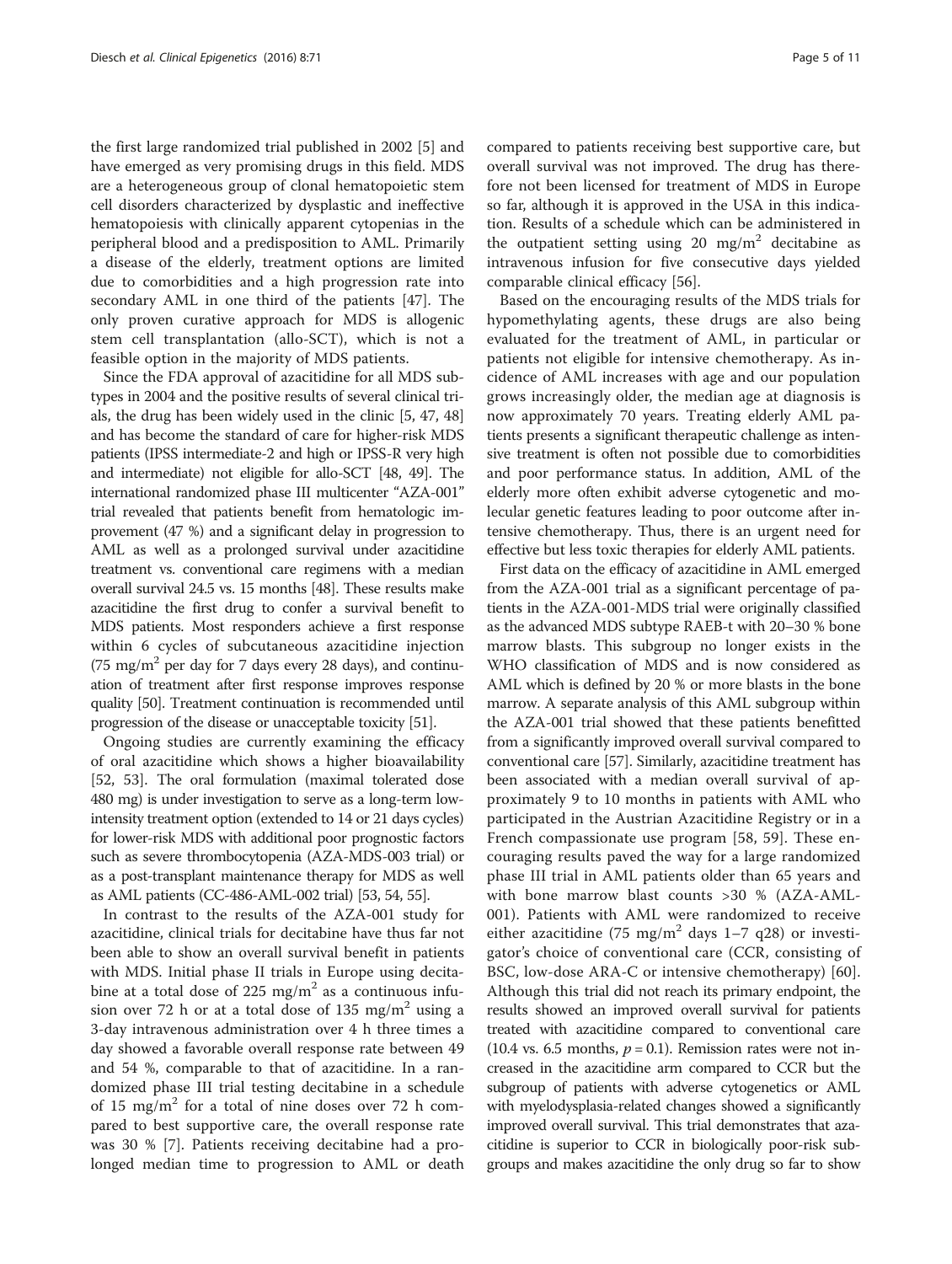a survival benefit in elderly AML patients with adverse cytogenetics [\[60\]](#page-9-0). Based on the positive results of the AZA-AML-001 trial, azacitidine was licensed for the treatment of AML in patients older than 65 years in 2015. Azacitidine was also evaluated as an addition to standard intensive chemotherapy with the cytotoxic agents daunorubicin and cytosine arabinoside (ARA-C) for the treatment of elderly AML patients older than 60 years but showed increased toxicity and failed to improve overall survival for unselected patients [[61\]](#page-9-0), although patients with mutations in DNMT3A seemed to derive a survival benefit from the addition of azacitidine (Müller-Tidow, personal communication).

Similarly, decitabine was also evaluated for the treatment of elderly AML in a large phase III randomized trial (DACO-16), where the drug was tested against BSC or low-dose ARA-C [\[62](#page-9-0)]. Decitabine significantly improved response rates compared to BSC/low-dose ARA-C (17.8 vs. 7.8 months,  $p = 0.001$ ) but overall survival was not significantly increased 7.7 vs. 5 months,  $p = 0.1$ ). Nevertheless, decitabine was licensed for the treatment of elderly AML in Europe in 2013. It is currently not approved in this indication in the USA.

A remarkable clinical hallmark of both hypomethylating agents is that they achieve significant clinical efficacy and can confer a survival benefit in MDS and AML despite inducing only low complete remission rates of around 20 %. This challenges the long-standing dogma that achievement of complete remission is necessary for improvement of overall survival. It also further demonstrates that we lack a sufficient understanding of the systemic and cellular actions of these drugs, which might involve still unrecognized molecular mechanisms.

#### Differences in outcome between azacitidine and decitabine trials

A direct comparison between azacitidine and decitabine in terms of efficacy within a controlled clinical trial has not been performed so far. It is therefore difficult to accurately assess why the survival outcomes in the randomized MDS trials were so different between both drugs. Although remission rates were similar for azacitidine and decitabine, the overall survival in the experimental arm was significantly shorter in the decitabine trial compared to the azacitidine trial [\[7](#page-8-0), [48](#page-9-0)]. Besides the possibility that this may be due to differing mechanisms of action, it is also clear that the patient characteristics in the two large randomized MDS trials were divergent. In addition, patients enrolled in the decitabine trial received a maximum of 8 cycles of therapy (median 4 cycles) while patients in the azacitidine trial were treated until progression (median 9 cycles). A detailed comparison of patients' characteristics in both trials is shown in Table 1 and the current approval status for azacitidine

|                      | AZA-001 trial:<br>azacitidine                     | EORTC 0611 trial:<br>decitabine                                        |  |
|----------------------|---------------------------------------------------|------------------------------------------------------------------------|--|
| Eligibility criteria | IPSS INT2/high                                    | IPSS INT1/INT2/high                                                    |  |
|                      | MDS with 5-30 % blasts                            | MDS with 11-30 %<br>blasts or $<$ 10 % blasts<br>and poor cytogenetics |  |
|                      | CMMI with $>10\%$<br>blasts and WBC<br>$<$ 13 G/L | CMML independent of<br>blast counts or WBC<br>counts                   |  |
|                      | No t-MDS allowed                                  | t-MDS allowed                                                          |  |
| Treatment schedule   | 75 mg/m <sup>2</sup><br>days 1-7, q28             | 15 mg/m <sup>2</sup> $3\times$ day g42                                 |  |
|                      | Treatment until<br>progression                    | Maximum number<br>of 8 cycles                                          |  |
| Patient cohort       |                                                   |                                                                        |  |
| IPSS high            | 46 %                                              | 38.70 %                                                                |  |
| Poor cytogenetics    | 28 %                                              | 48 %                                                                   |  |
| t-MDS                | 0                                                 | 12.60 %                                                                |  |
| Median cycle number  | 9                                                 | 4                                                                      |  |

and decitabine in MDS and AML in Table [2.](#page-6-0) The more direct metabolic activation pathway to DNA incorporation of decitabine compared to the primarily RNA incorporation of azacitidine has been suggested to make decitabine a more potent compound than azacitidine. A large retrospective matched-pair analysis of patient outcomes in 300 patients treated with either azacitidine or decitabine suggested that while remission rates were similar between the two drugs, overall survival was decreased in patients >65 years treated with decitabine compared to azacitidine [[63\]](#page-9-0). This seemed primarily due to an increased infection rate in patients receiving decitabine, perhaps due to higher cytotoxicity and possibly an additional contributing factor to the inferior outcome in terms of overall survival.

#### Limitations of the treatment and possible causes of acquired and primary resistance

The clinical outcome of patients with MDS is quite variable even within the same WHO subtype and when classified according the revised IPSS score, which has become the standard prognostic model in MDS [[47](#page-9-0)]. Since every second patient has no clinical benefit from azacitidine treatment and at least 4 to 6 cycles are required before treatment failure becomes apparent [[50](#page-9-0)], the development of response predicting biomarkers is an unmet need for improving patient selection and designing better therapeutic options.

In the past few years, a large number of recurring somatic gene mutations have been discovered in patients with MDS [[64, 65](#page-9-0), [66](#page-9-0)]. First studies analyzing the

|  |                                                          | <b>Table 1</b> Comparison of patient characteristics between the |
|--|----------------------------------------------------------|------------------------------------------------------------------|
|  | AZA-001 trial and the EORTC 0611 trial for high-risk MDS |                                                                  |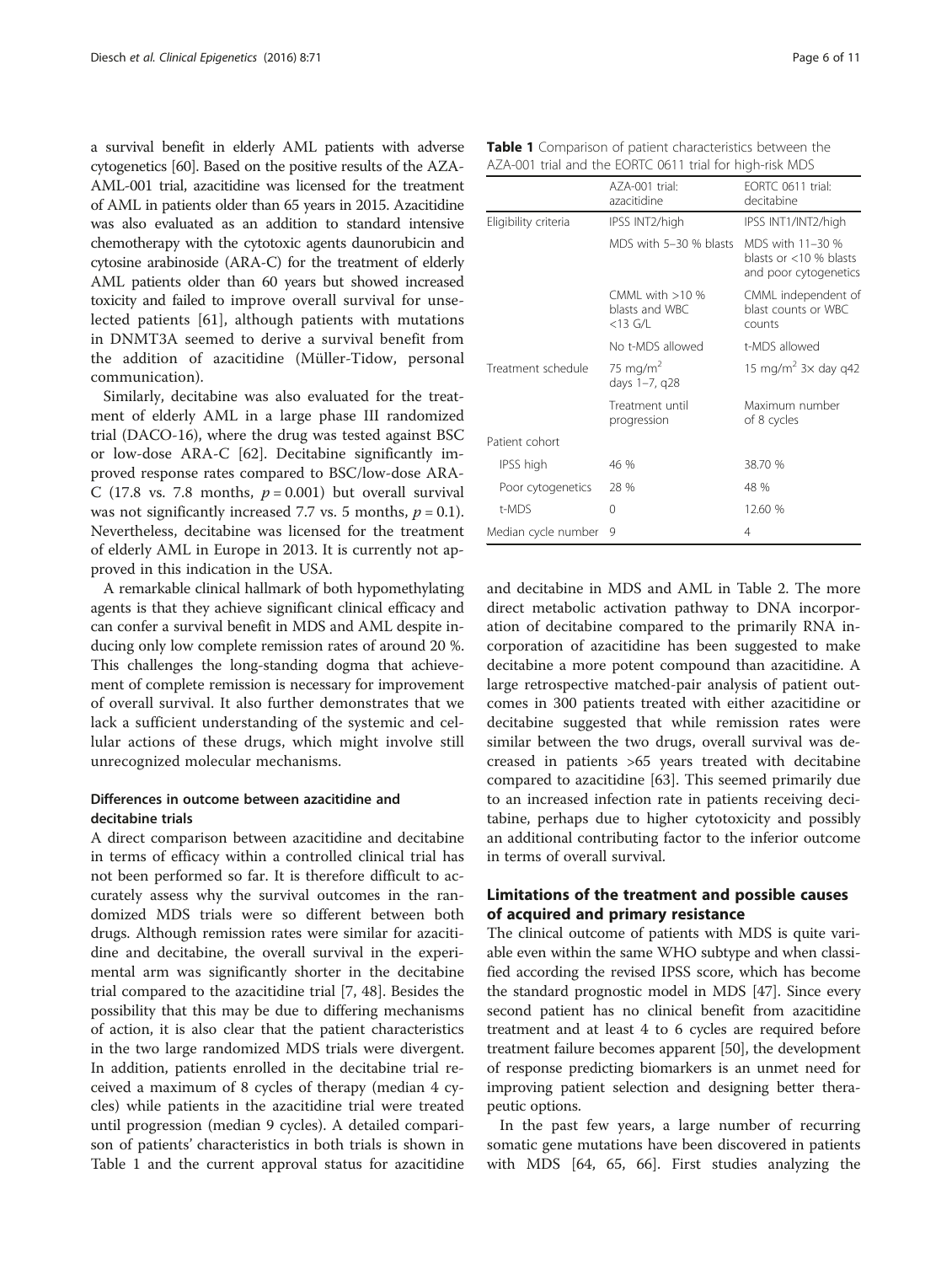|              | Azacitidine (Vidaza)                                                                             |                                                                                       | Decitabine (Dacogen)                                                                                   |                                                                                                           |
|--------------|--------------------------------------------------------------------------------------------------|---------------------------------------------------------------------------------------|--------------------------------------------------------------------------------------------------------|-----------------------------------------------------------------------------------------------------------|
|              | <b>MDS</b>                                                                                       | AMI                                                                                   | <b>MDS</b>                                                                                             | AML                                                                                                       |
| USA (FDA)    | All subtypes                                                                                     | AML 20-30 % blasts<br>(formerly RAEB-t)                                               | All subtypes                                                                                           | AMI < $30%$ blasts<br>(formerly RAEB-t)                                                                   |
| Dose         | 75 mg/m <sup>2</sup> s.c. days<br>$1 - 7$ q28                                                    | 75 mg/m <sup>2</sup> s.c. days<br>1-7 q28                                             | 15 mg/m <sup>2</sup> i.v. $3\times$ daily days<br>1–3 q42 or 20 mg/m <sup>2</sup> i.v.<br>days 1-5 g28 | 15 mg/m <sup>2</sup> i.v. $3 \times$ daily<br>days $1-3$ q42 or 20 mg/m <sup>2</sup> i.v.<br>days 1-5 g28 |
| Europe (EMA) | INT2/high-risk MDS according<br>to IPSS, CMML 10-29 % blasts,<br>not eligible for allogeneic SCT | AML $\geq$ 65 years regardless of<br>blast counts, not eligible for<br>allogeneic SCT | Not approved                                                                                           | AML $\geq$ 65 years not candidates for<br>standard induction chemotherapy                                 |
| Dose         | 75 mg/m <sup>2</sup> s.c. days 1-7 q28                                                           | 75 mg/m <sup>2</sup> s.c. days 1-7 q28                                                | n/a                                                                                                    | 20 mg/m <sup>2</sup> i.v. days $1-5$ q28                                                                  |

<span id="page-6-0"></span>Table 2 Approval status for azacitidine and decitabine in MDS and AML

mutation status of a panel of genes failed to provide predictive markers that would allow identification of responders prior to treatment initiation with hypomethylating agents [[67](#page-9-0)]. Moreover, higher-risk MDS patients frequently progress to AML even when therapy is continued [[48](#page-9-0)]. Eventually, all patients including those initially achieving remissions or hematologic improvement develop resistances to AZN leading to treatment failure [[48](#page-9-0)]. These failures can be divided into two broad categories: refractory or primary AZN failure, which is seen in patients that show no response to at least 6 cycles of therapy, and secondary failure in patients that either progress under treatment or relapse after termination of treatment. Although the processes responsible for both primary and secondary AZN failures have been a topic of intense research, the molecular mechanisms of resistance are not well understood.

First causes of AZN resistance have been found both in the metabolic pathways that activate AZN and pathways linked to DNA methylation. A recent study analyzing decitabine response in MDS patients described alterations in nucleoside metabolism leading to difference in response [[68](#page-9-0)]. In this study, 32 responders and non-responders as well as 14 patients showing complete remission and subsequent relapse were examined. In responders, the ratio of cytidine deaminase (CDA) to deoxycytidine kinase (DCK) was higher compared to non-responders [\[68\]](#page-9-0). This suggests that increased deamination and decreased phosphorylation of decitabine is able to confer primary resistance to the drug, although the exact mechanisms leading to a changed CDA/DCK ratio are not known. Similar results were obtained in patients treated with azacitidine, in which the expression of uridine cytidine kinase was lower in patients without a response than in patients responding to azacitidine treatment [\[69\]](#page-9-0).

Downstream of the AZN action, several gene mutations have been proposed to affect treatment outcome. For example, several groups have found that mutations in TET2, an enzyme that converts 5-methylcytosine to 5 hydroxymethylcytosine correlated with increased sensitivity

to AZN treatment [[70](#page-9-0), [71](#page-9-0), [72](#page-9-0)]. This correlation was more significant in the absence of ASXL1 mutations [[70](#page-9-0)]. Despite correlation with response, mutated TET2 was not associated with improved overall survival [\[70, 72\]](#page-9-0). Furthermore, these studies could not identify a mutational pattern associated with the absence of response and thus the presence of specific mutations cannot be used to identify non-responders. Mutations in other genes involved in epigenetic regulation, such as DNMT3A, ASXL1, and IDH1/IDH2, have also been suggested to affect AZN response [[72](#page-9-0)]. Moreover, the expression of BCL2L10, a member of the Bcl2 family preventing cell apoptosis, positively correlates with AZN resistance [\[73](#page-9-0)].

Despite these reports, efforts to correlate response to AZN with hypermethylation patterns have not yielded clear-cut results. None of the studies were able to reveal clinical or molecular patterns to identify non-responders, and no diagnostic tool can yet be used as a basis for forgoing HMA treatment. Neither the measurement of pretreatment DNA methylation [[66](#page-9-0)] nor the presence of TP53 mutations is predictive for response to azacitidine in MDS, although as expected TP53 mutated patients have a poor overall survival despite response [\[74](#page-9-0)]. ASXL1-mutated clones seem to mediate a partial resistance to azacitidine, as they showed a tendency to lower likelihood of response [[70](#page-9-0)]. But even in responding patients, the drug is not curative and response is lost over time. Recently, Meldi et al. identified 167 differentially methylated DNA regions at baseline in patients with the subtype of chronic myelomonocytic leukemia (CMML) that could predict response to decitabine at the time of diagnosis [\[75](#page-9-0)]. This study also showed that upregulation of the cytokines CXCL4 and CXCL7 may contribute to primary decitabine resistance, as these molecules were overexpressed in non-responding patients. Ongoing studies are currently investigating similar correlations between methylation status and response in MDS.

It has been shown that azacitidine does not eradicate the leukemia stem cell (LSC)-containing population even in patients achieving a complete remission. A later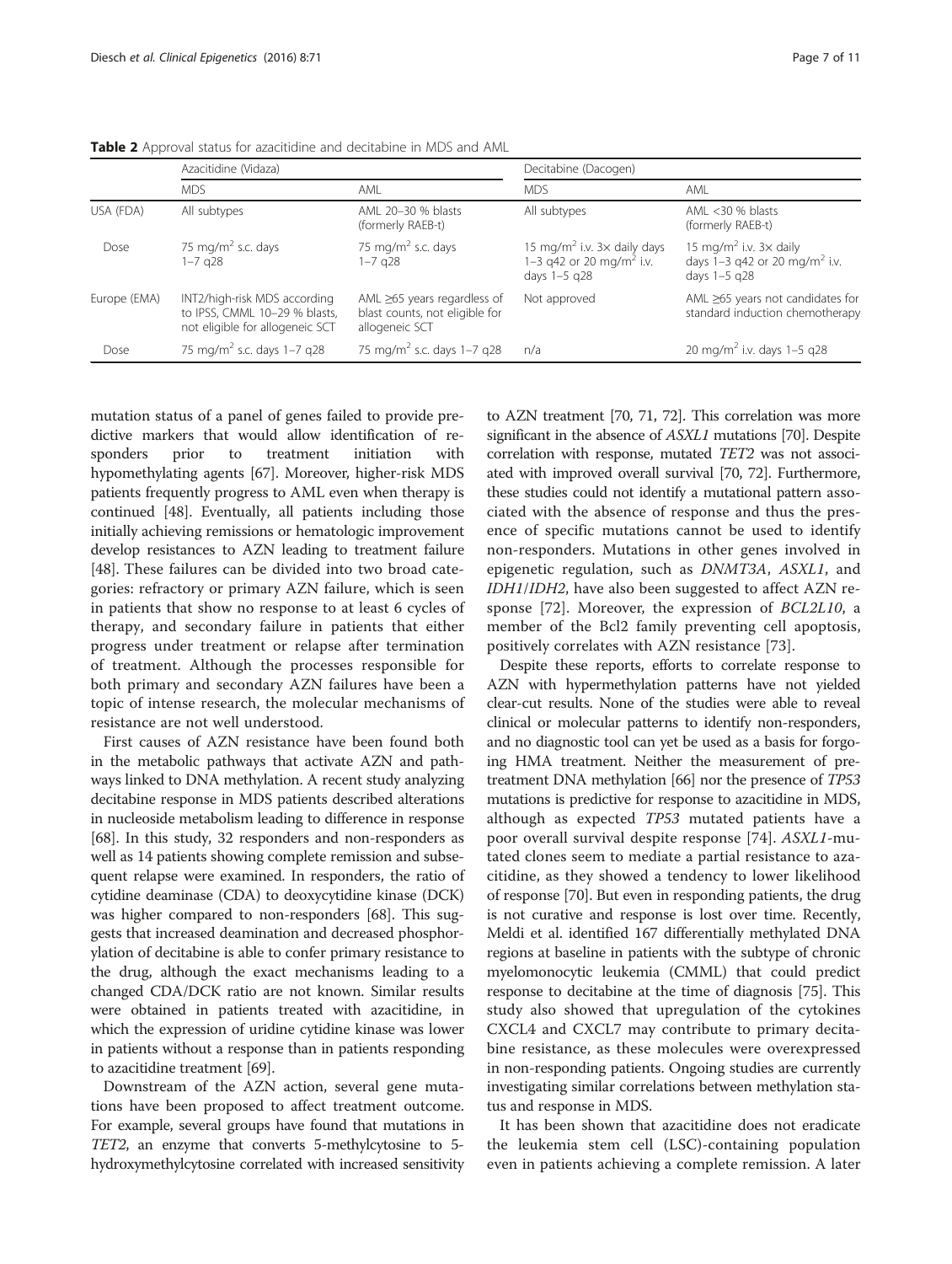expansion of this LSC-containing population leads to relapse [\[76](#page-9-0)] and thus provides a possible explanation for AZN treatment failure over time. Recently, it was also shown for CMML that the mutation allele burden in responding patients remains stable during treatment with AZN despite changes in DNA methylation and gene expression [\[77\]](#page-9-0). These data indicate that hematologic response is primarily due to epigenetic modulation rather than eradication or suppression of the leukemic clone. Why this epigenetic modulation fails to be effective over time is not understood at present and is the focus of ongoing research efforts. Acquired resistance to AZN may conceivably also be due to acquisition of new gene mutations over time or a growth advantage of primary resistant clones such as those with mutant ASXL1. These hypotheses are currently being examined in several studies analyzing serial bone marrow samples of patients over time as well as other efforts developing and analyzing novel murine models of MDS.

#### Unmet needs and ongoing clinical trials

MDS patients failing treatment with AZN have a very poor outcome with a median survival of 5.6 months [[78\]](#page-9-0). Switching the AZN agent at progression (i.e., from azacitidine to decitabine or vice versa) is an option that has been described as successful in some cases although extensive data is lacking [[79\]](#page-9-0). Unmet medical needs are therefore improvement of response rates and response duration for patients receiving AZN as well as development of alternative therapies after failure of AZN.

To this end, the effectiveness of several combination therapies is currently being investigated. Since DNA methylation and hypoacetylation often occur at the same time and ensure robust inhibition of gene expression, the combination of AZN with histone deacetylase (HDAC) inhibitors has been proposed to improve treatment outcome. Indeed, in vitro experiments combining AZN with HDAC inhibitors have shown synergistic re-expression of a subset of genes [\[80](#page-10-0)]. Based on this observation, several clinical trials have evaluated the combination of AZN with HDAC inhibitors, and while some had promising results, others demonstrated significant toxicity (reviewed in [[81](#page-10-0)]). Thus, combination therapy with HDAC inhibitors requires further investigation. Currently, combination therapies of mocetinostat (NCT02018926) or pracinostat (MEI-005, NCT01993641) with azacitidine are being tested.

Azacitidine and decitabine have also been tested in combination with (i) immunomodulatory drugs (lenalidomide, monoclonal antibodies) or (ii) chemotherapy. Simultaneous administration of azacitidine and lenalidomide was highly effective in higher-risk MDS patients with an overall response rate of 72 % [[82](#page-10-0)]. The best response was observed in patients with at least one mutation in TET2, IDH1/2, or DNMT3A but also induced significantly higher

toxicity [\[82\]](#page-10-0). Decitabine in combination with the monoclonal antibody gemtuzumab has shown improved response rates in MDS and AML patients compared to historical controls [\[83](#page-10-0)]. Furthermore, next-generation epigenetic agents, such as other DNMT inhibitors, compounds directly targeting mutated or dysregulated proteins, including Idh1, Idh2, Ezh2, and Brd2/4, as well as kinase inhibitors (rigosertib, volasertib) [\[84\]](#page-10-0) and immune checkpoint inhibitors (PD-1/PD-L1) are currently being tested [\[85\]](#page-10-0).

Ongoing phase II/III trials are also examining the administration of azacitidine for the prevention or treatment of relapse in patients after hematopoietic stem cell transplantation (RELAZA trial, NCT01462578). Also, the oral formulation of azacitidine is currently being tested in a phase III trial for continuous administration and extended low dose schedules as a maintenance therapy in AML (Quazar AML-001 trial, NCT01757535) as well as for lower-risk MDS patients with low platelet counts (AZA-MDS-003 trial, NCT01566695).

In addition to myeloid malignancies, azacitidine is also being investigated in lymphoid malignancies such as relapsed aggressive B-cell lymphomas (DLBCL-001 trial, NCT02343536) or T-cell lymphomas in combination with chemotherapy and other agents such as proteosome inhibitors like bortezomib or HDAC inhibitors like romidepsin.

#### Hypomethylating agents for treatment of solid tumors

Due to its promising results in hematologic malignancies, AZN are further being tested in phase I/II clinical trials for advanced solid tumors—mainly colorectal cancer, small-cell lung carcinomas, ovarian cancer, and breast cancer. Low-dose decitabine in combination with cytotoxic drugs has shown encouraging results with a response rate up to 60 % [\[86\]](#page-10-0). Furthermore, combination of lowdose azacytidine with the HDAC inhibitor entinostat in refractory advanced non-small cell lung cancer led to impressive responses in a subset of patients [\[87\]](#page-10-0).

A detailed description of epigenetic therapy (including AZN) in solid tumors has recently been reviewed [\[88](#page-10-0)].

#### Conclusions

AZN have provided a significant improvement in the treatment of higher-risk MDS and elderly AML. However, while they show significant efficacy, these patients continue to have an overall poor prognosis. Thus, it will be important to obtain a better understanding of the AZN action and to identify and validate biomarkers that predict treatment response as well as understand the mechanisms leading to AZN failure.

Although preclinical studies indicate that decitabine is a more potent antileukemic agent than azacitidine [[40](#page-9-0), [41](#page-9-0)], the clinical data suggest that azacitidine is more effective than decitabine. In order to elucidate this apparent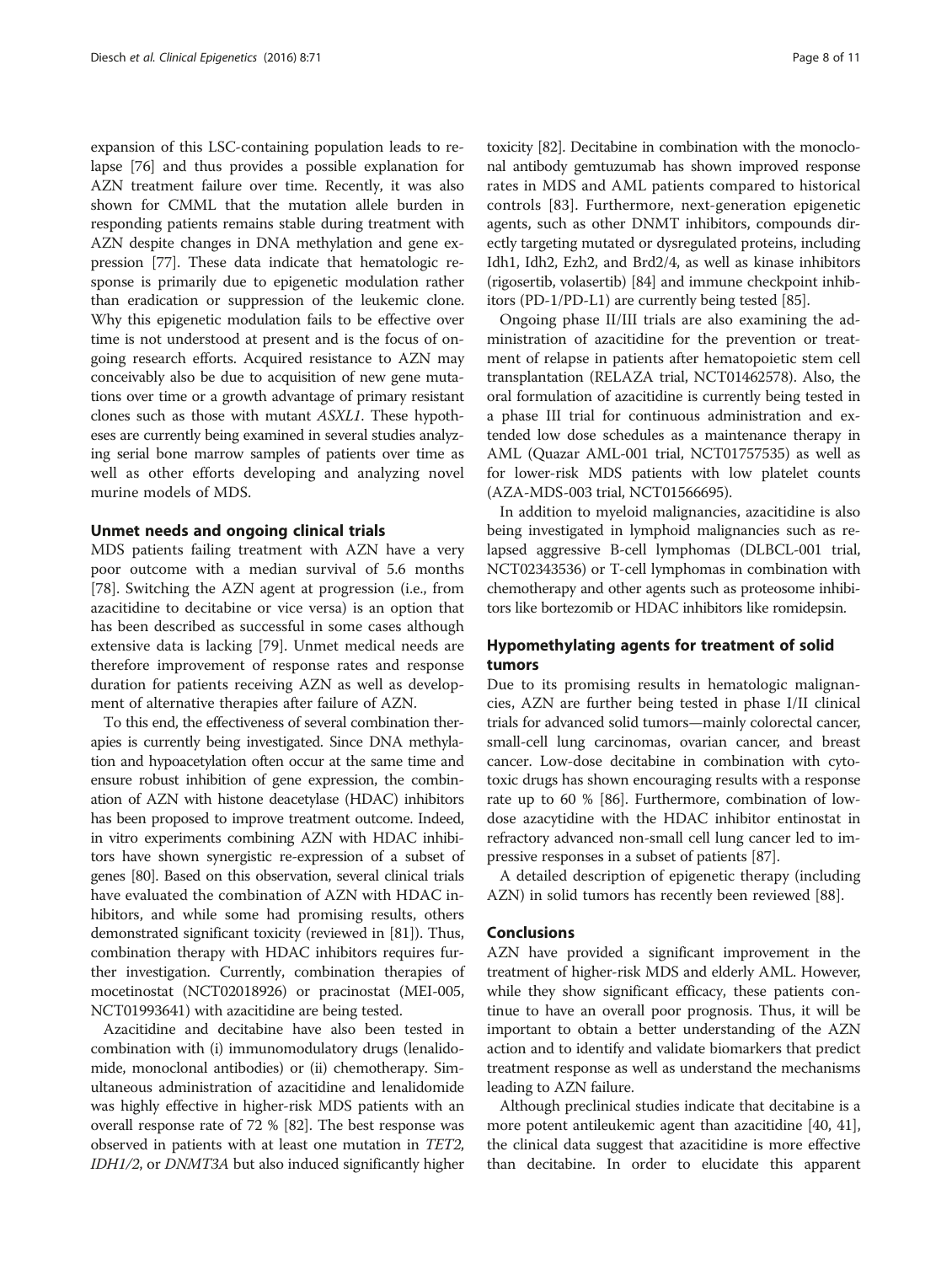<span id="page-8-0"></span>contradiction, future investigations of decitabine should be performed to optimize the current dose schedule.

Certainly, it has become clear that single-agent AZN treatment is insufficient for achievement of long-term remissions, and therefore, the suitability and effectiveness of combining AZN with other drugs needs to be investigated in order to find novel strategies to improve treatment success and its durability for patients.

#### Acknowledgements

Collaborative clinical, basic research in the groups of Katharina Götze and Marcus Buschbeck is supported by a joint grant from the Deutsche Jose Carreras Leukämie Stiftung (DJCLS R 14/16). Research in the Buschbeck lab is further supported by the MINECO (BFU2015-66559-P), AGAUR (2014-SGR-35), AFM Téléthon (AFM 18738), Fundació Internacional Josep Carreras, Foundation "Obra Social la Caixa," the European Commission (H2020-MSCA-ITN-2015-675610), and the Asociación Española Contra el Cáncer (AECC—Junta de Barcelona). JD holds a Juan de la Cierva from MINECO. Research in the Götze lab is further supported by grants from the German Research Foundation (FOR2033 GO 713/2- 1 and SFB 1243). A-KG is supported by the German Cancer Consortium (DKTK) and German Cancer Research Center (DKFZ), Heidelberg, Germany.

#### Authors' contributions

JD, AZ, and A-KG carried out the search of literature. AP designed the figures. JD, AZ, A-KG, KSG, and MB wrote the manuscript. All authors have read and approved the final manuscript.

#### Competing interests

KSG has received honoraria from Celgene in the past. All other authors declare no competing interests.

#### Author details

<sup>1</sup> Josep Carreras Leukaemia Research Institute (IJC), Campus ICO—Germans Trias i Pujol, Campus Can Ruti, Badalona, Spain. <sup>2</sup>Department of Medicine III, Klinikum rechts der Isar, Technische Universität München, Ismaninger Strasse 22, Munich, Germany. <sup>3</sup>German Cancer Consortium (DKTK) and German Cancer Research Center (DKFZ), Heidelberg, Germany.

## Received: 4 March 2016 Accepted: 12 June 2016<br>Published online: 21 June 2016

#### References

- 1. Sorm F, Piskala A, Cihak A, Vesely J. 5-Azacytidine, a new, highly effective cancerostatic. Experientia. 1964;20:202–3.
- 2. Jones PA, Taylor SM. Cellular differentiation, cytidine analogs and DNA methylation. Cell. 1980;20:85–93.
- 3. Von Hoff DD, Slavik M, Muggia FM. 5-Azacytidine. A new anticancer drug with effectiveness in acute myelogenous leukemia. Ann Intern Med. 1976; 85(2):237–45.
- 4. Jones PA, Taylor SM. Hemimethylated duplex DNAs prepared from 5-azacytidine-treated cells. Nucleic Acids Res. 1981;9:2933–47.
- 5. Silverman LR, Demakos EP, Peterson BL, et al. Randomized controlled trial of azacytidine in patients with the myelodysplastic syndrome: a study of the cancer and leukemia group B. J Clin Oncol. 2002;20:2429–40.
- Voso MT, Scardocci A, Guidi F, et al. Aberrant methylation of DAP-kinase in therapy-related acute myeloid leukemia and myelo-dysplastic syndromes. Blood. 2004;103:698–700.
- 7. Lübbert M, Suciu S, Baila L, et al. Low-Dose decitabine Versus Best Supportive Care in Elderly Patients With Intermediate- or High-Risk Myelodysplastic Syndrome (MDS) Ineligible for Intensive Chemotherapy: Final Results of the Randomized Phase III Study of the European Organisation forResearch and Treatment of Cancer Leukemia Group and the German MDS Study Group. J Clin Oncol. 2011;29:1987–96.
- Kantarjian H, Oki Y, Garcia-Manero G, et al. Results of a randomized study of 3 schedules of low-dose decitabine in higher-risk myelodysplastic syndrome and chronic myelomonocytic leukemia. Blood. 2007;109(1):52–7.
- 9. Rius M, Stresemann C, Keller D, et al. Human concentrative nucleoside transporter 1-mediated uptake of 5-azacytidine enhances DNA demethylation. Mol Cancer Ther. 2009;8:225–31.
- 10. Li LH, Olin EJ, Buskirk HH, Reineke LM. Cytotoxicity and mode of action of 5 azacytidine on L1210 leukemia. Cancer Res. 1970;30(11):2760–9.
- 11. Leonhardt H, Page AW, Weier HU, Bestor TH. A targeting sequence directs DNA methyltransferase to sites of DNA replication in mammalian nuclei. Cell. 1992;71(5):865–73.
- 12. Liu K, Wang YF, Cantemir C, Muller MT. Endogenous assays of DNA methyltransferases: Evidence for differential activities of DNMT1, DNMT2, and DNMT3 in mammalian cells in vivo. Mol Cell Biol. 2003;23(8):2709–19.
- 13. Taylor SM, Jones PA. Mechanism of action of eukaryotic DNA methyltransferase. Use of 5-azacytosinecontaining DNA. J Mol Biol. 1982; 162(3):679–92.
- 14. Bender CM, Zingg JM, Jones PA. DNA methylation as a target for drug design. Pharm Res. 1998;15(2):175–87.
- 15. Juttermann R, Li E, Jaenisch R. Toxicity of 5-aza-2\_-deoxycytidine to mammalian cells is mediated primarily by covalent trapping of DNA methyltransferase rather than DNA demethylation. Proc Natl Acad Sci U S A. 1994;91:11797–801.
- 16. Palii SS, Van Emburgh BO, Sankpal UT, et al. DNA methylation inhibitor 5-Aza-2' deoxycytidine induces reversible genome-wide DNA damage that is distinctly influenced by DNA methyltransferases 1 and 3B. Mol Cell Biol. 2008;28(2):752–71.
- 17. Orta ML, Höglund A, Calderón-Montaño JM, et al. The PARP inhibitor Olaparib disrupts base excision repair of 5-aza-2'-deoxycytidine lesions. Nucleic Acids Res. 2014;42(14):9108–20.
- 18. Mortusewicz O, Schermelleh L, Walter J, et al. Recruitment of DNA methyltransferase I to DNA repair sites. Proc Natl Acad Sci U S A. 2005; 102(25):8905–9.
- 19. Vispé S, Deroide A, Davoine E, et al. Consequences of combining siRNAmediated DNA methyltransferase 1 depletion with 5-aza-2'-deoxycytidine in human leukemic KG1 cells. Oncotarget. 2015;6(17):15265–82.
- 20. Lee TT, Karon MR. Inhibition of protein synthesis in 5-azacytidine-treated HeLa cells. Biochem Pharmacol. 1976;25(15):1737–42.
- 21. Lu LJW, Randerath K. Mechanism of 5-azacytidine-induced transfer RNA cytosine-5-methyltransferase deficiency. Cancer Res. 1980;40(8):2701–5.
- 22. Schaefer M, Hagemann S, Hanna K, Lyko F. Azacytidine inhibits RNA methylation at DNMT2 target sites in human cancer cell lines. Cancer Res. 2009;69:8127–32.
- 23. Aimiuwu J, Wang H, Chen P, et al. RNA-dependent inhibition of ribonucleotide reductase is a major pathway for 5-azacytidine activity in acute myeloid leukemia. Blood. 2012;119(22):5229–38.
- 24. Chiappinelli KB, Strissel PL, Desrichard A, et al. Inhibiting DNA Methylation Causes an Interferon Response in Cancer via dsRNA Including Endogenous Retroviruses. Cell. 2015;162(5):974–86.
- 25. Li H, Chiappinelli KB, Guzzetta AA, Easwaran H, et al. Immune regulation by low doses of the DNA methyltransferase inhibitor 5-azacitidine in common human epithelial cancers. Oncotarget. 2014;5:587–98.
- 26. Wrangle J, Wang W, Koch A, et al. Alterations of immune response of nonsmall cell lung cancer with azacytidine. Oncotarget. 2013;4:2067–79.
- 27. Fabre C, Grosjean J, Tailler M, et al. A novel effect of DNA methyltransferase and histone deacetylase inhibitors: nfkappab inhibition in malignant myeloblasts. Cell Cycle. 2008;7(14):2139–45.
- 28. Costantini B, Kordasti SY, Kulasekararaj AG, et al. 5-azacytidine specifically depletes regulatory t cells (tregs) in myelodysplastic syndrome (mds) patients. ASH Annual, Meeting Abstracts. 2011;118(21):787.
- 29. Cihák A. Biological effects of 5-azacytidine in eukaryotes. Oncology. 1974;30: 405–22.
- 30. Poirier S, Samami S, Mamarbachi M, et al. The Epigenetic Drug 5-Azacytidine Interferes with Cholesterol and Lipid Metabolism. J Biol Chem. 2014;289(27):18736–51.
- 31. Vesely J. Mode of action and effects of 5-azacytidine and of its derivatives in eukaryotic cells. Pharmacol Ther. 1985;28:227–35.
- 32. Glover AB, Leyland-Jones B. Biochemistry of azacytidine: a review. Cancer Treat Rep. 1987;71:959–64.
- 33. Chabner BA, Drake JC, Johns DG. Deamination of 5-azacytidine by a human leukemia cell cytidine deaminase. Biochem Pharmacol. 1973;22:2763–5.
- 34. Voso MT, Breccia M, Lunghi M, et al. Rapid loss of response after withdrawal of treatment with azacitidine: a case series in patients with higher-risk myelodysplastic syndromes or chronic myelomonocytic leukemia. Eur J Haematol. 2013;90(4):345–8.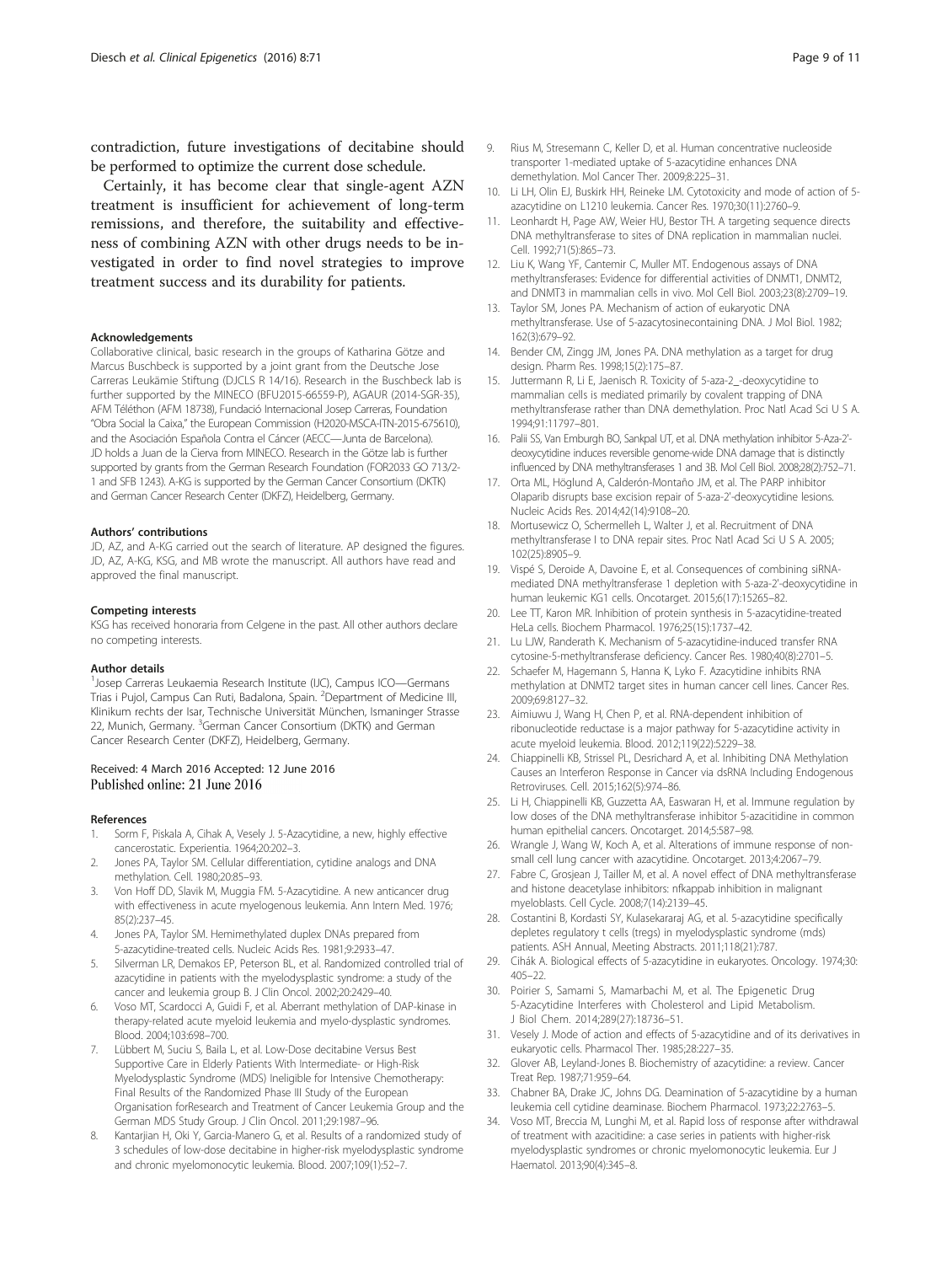- <span id="page-9-0"></span>35. Liu Z, Marcucci G, Byrd JC, et al. Characterization of decomposition products and preclinical and low dose clinical pharmacokinetics of decitabine (5-aza-20-deoxycytidine) by a new liquid chromatography/tandem mass spectrometry quantification method. Rapid Commun Mass Spectrom. 2006;20:1117–26.
- 36. Marcucci G, Silverman L, Eller M, et al. Bioavailabilit of azacitidine subcutaneous versus intravenous in patients with the myelodysplastic syndromes. J Clin Pharmacol. 2005;45:597–602.
- 37. Stresemann C, Bokelmann I, Mahlknecht U, Lyko T. Therapeutics, Targets, and Development: Azacytidine causes complex DNA methylation responses in myeloid leukemia. Mol Cancer Ther September. 2008;7:2998–3005.
- 38. Yang AS, Doshi KD, Choi SW, et al. DNA methylation changes after 5-aza-20 deoxycytidine therapy in patients with leukemia. Cancer Res. 2006;66:5495–503.
- 39. Adams RL, Fulton J, Kirk D. The effect of 5-azadeoxycytidine on cell growth and DNA methylation. Biochim Biophys Acta. 1982;697:286–94.
- 40. Momparler RL, Momparler LF, Samson J. Comparison of the antileukemic activity of 5-aza-2'-deoxycytidine, 1-ß-D-arabinofuranosyl-cytosine and 5 azacytidine against L1210 leukemia. Leukemia Res. 1984;8:1043–9.
- 41. Momparler RL, Rossi M, Bouchard J, et al. Kinetic interaction of 5-AZA-2' deoxycytidine-5'-monophosphate and its 5'-triphosphate with deoxycytidylate deaminase. Mol Pharmacol. 1984;25:436–40.
- 42. Momparler RL, Onetto-Pothier N, Momparler LF. Comparison of antineoplastic activity of cytosine arabinoside and 5-aza-2'-deoxycytidine against human leukemic cells of different phenotype. Leuk Res. 1990;14(9):755–60.
- 43. Covey JM, Zaharko DS. Comparison of the in vitro cytotoxicity (L1210) of 5 aza-2'-deoxycytidine with its therapeutic and toxic effects in mice. Eur J Cancer Clin Oncol. 1985;21:109–17.
- 44. Issa JP, Garcia-Manero G, Giles FJ, et al. Phase 1 study of low-dose prolonged exposure schedules of the hypomethylating agent 5-aza-2' deoxycytidine (decitabine) in hematopoietic malignancies. Blood. 2004; 103(5):1635–40.
- 45. Jabbour E, Cortes JE, Kantarjian HM. Molecular monitoring in chronic myeloidleukemia: response to tyrosine kinase inhibitors and prognostic implications. Cancer. 2008;112(10):2112–8.
- 46. Hollenbach PW, Nguyen AN, Brady H, et al. A comparison of azacitidine and decitabine activities in acute myeloid leukemia cell lines. PLoS One. 2010; 5(2):e9001.
- 47. Greenberg PL, Stone RM, Bejar R, et al. Myelodysplastic syndromes, version 2.2015. J Natl Compr Canc Netw. 2015;13(3):261–72.
- 48. Fenaux P, Mufti GJ, Hellstrom-Lindberg E, et al. Efficacy of azacytidine compared with that of conventional care regimens in the treatment of higher-risk myelodysplastic syndromes: a randomised, open-label, phase III study. Lancet Oncol. 2009;10(3):223–32.
- 49. Gurion R, Vidal L, Gafter-Gvili A, et al. 5-azacytidine prolongs overall survival in patients with myelodysplastic syndrome - a systematic review and metaanalysis. Haematologica. 2010;95(2):303–10.
- 50. Gore SD, Fenaux P, Santini V, et al. A multivariate analysis of the relationship between response and survival among patients with higher-risk myelodysplastic syndromes treated within azacytidine or conventional care regimens in the randomized AZA-001 trial. Haematologica. 2013;98(7):1067–72.
- 51. Götze K, Platzbecker U, Giagounidis A, et al. Azacitidine for treatment of patients with myelodysplastic syndromes (MDS): practical recommendations of the German MDS Study Group. Ann Hematol. 2010;89(9):841–50.
- 52. Cogle CR, Scott BL, Boyd T, Garcia-Manero G. Oral Azacytidine (CC-486) for the Treatment of Myelodysplastic Syndromes and Acute Myeloid Leukemia. Oncologist. 2015;20(12):1404–12.
- 53. Garcia-Manero G, Gore SD, Cogle C, et al. Phase I study of oral azacytidine in myelodysplastic syndromes, chronic myelomonocytic leukemia, and acute myeloid leukemia. J Clin Oncol. 2011;29(18):2521–7.
- 54. Platzbecker U, Wermke M, Radke J, et al. Azacytidine for treatment of imminent relapse in MDS or AML patients after allogeneic HSCT: results of the RELAZA trial. Leukemia. 2011;26:381–9.
- 55. Schroeder T, Rachlis E, Bug G, et al. Treatment of acute myeloid leukemia or myelodysplastic syndrome relapse after allogeneic stem cell transplantation with azacytidine and donor lymphocyte infusions - a retrospective multicenter analysis from the German Cooperative Transplant Study Group. Biol Blood Marrow Transplant. 2015;21:653–60.
- 56. Steensma DP, Baer MR, Slack JL, et al. Multicenter study of decitabine administered daily for 5 days every 4 weeks to adults with myelodysplastic syndromes: the alternative dosing for outpatient treatment (ADOPT) trial. J Clin Oncol. 2009;27(23):3842–8.
- 57. Fenaux P, Mufti GJ, Hellström-Lindberg E, et al. Azacitidine prolongs overall survival compared with conventional care regimens in elderly patients with low bone marrow blast count acute myeloid leukemia. J Clin Oncol. 2010; 28(4):562–9.
- 58. Pleyer L, Burgstaller S, Girschikofsky M, et al. Azacytidine in 302 patients with WHO-defined acute myeloid leukemia: results from the Austrian Azacytidine Registry of the AGMT-Study Group. Ann Hematol. 2014;93(11):1825–38.
- 59. Thépot S, Itzykson R, Seegers V, Groupe Francophone des Myélodysplasies (GFM), Acute Leukemia French Association (ALFA); Groupe Ouest-Est des Leucémies Aiguës, Groupe Francophone des Myélodysplasies (GFM), Acute Leukemia French Association (ALFA); Groupe Ouest-Est des Leucémies Aiguës; Maladies du Sang (GOELAMS). Azacitidine in untreated acute myeloid leukemia: a report on 149 patients. Am J Hematol. 2014;89(4):410–6.
- 60. Dombret H, Seymour JF, Butrym A, et al. International phase 3 study of azacytidine vs conventional care regimens in older patients with newly diagnosed AML with >30 % blasts. Blood. 2015;126:291–9.
- 61. Müller-Tidow C, Tschanter P, Röllig C, et al. Azacytidine in combination with intensive induction chemotherapy in older patients with acute myeloid leukemia: The AML-AZA trial of the study alliance leukemia. Leukemia. 2016;30(3):555–61.
- 62. Kantarjian H, Thomas XG, Dmoszynska A, et al. Multicenter, randomized, open-label, phase III trial of decitabine versus patient choice, with physician advice, of either supportive care or low-dose cytarabine for the treatment of older patients with newly diagnosed acute myeloid leukemia. J Clin Oncol. 2012;30:2670–7.
- 63. Lee YG, Kim I, Yoon SS, et al. Comparative analysis between azacitidine and decitabine for the treatment of myelodysplastic syndromes. Br J Haematol. 2013;161(3):339–47.
- 64. Bejar R, Stevenson K, Abdel-Wahab O, et al. Clinical effect of point mutations in myelodysplastic syndromes. N Engl J Med. 2011;364(26):2496–506.
- 65. Haferlach T, Nagata Y, Grossmann V, et al. Landscape of genetic lesions in 944 patients with myelodysplastic syndromes. Leukemia. 2014;28(2):241–7.
- 66. Papaemmanuil E, Gerstung M, Malcovati L, et al. Clinical and biological implications of driver mutations in myelodysplastic syndromes. Blood. 2013; 122(22):3616–27.
- 67. Fandy TE, Herman JG, Kerns P, et al. Early epigenetic changes and DNA damage do not predict clinical response in an overlapping schedule of 5 azacytidine and entinostat in patients with myeloid malignancies. Blood. 2009;114(13):2764–73.
- Qin T, Castoro R, El Ahdab S, et al. Mechanisms of resistance to decitabine in the myelodysplastic syndrome. PLoS One. 2011;6(8):e23372.
- 69. Valencia A, Masala E, Rossi A, et al. Expression of nucleoside-metabolizing enzymes in myelodysplastic syndromes and modulation of response to azacytidine. Leukemia. 2014;28(3):621–8.
- 70. Bejar R, Lord A, Stevenson K, et al. TET2 mutations predict response to hypomethylating agents in myelodysplastic syndrome patients. Blood. 2014; 124(17):2705–12.
- 71. Itzykson R, Kosmider O, Cluzeau T, et al. Impact of TET2 mutations on response rate to azacitidine in myelodysplastic syndromes and low blast count acute myeloid leukemias. Leukemia. 2011;25(7):1147–52.
- 72. Traina F, Visconte V, Elson P, et al. Impact of molecular mutations on treatment response to DNMT inhibitors in myelodysplasia and related neoplasms. Leukemia. 2014;28(1):78–87.
- 73. Cluzeau T, Robert G, Mounier N, et al. BCL2L10 is a predictive factor for resistance to azacytidine in MDS and AML patients. Oncotarget. 2012;3:490–501.
- 74. Müller-Thomas C, Rudelius M, Rondak I-C, et al. Response to azacytidine is independent of p53 expression in higher-risk myelodysplastic syndromes and secondary acute myeloid leukemia. Haematologica. 2014;2:179–81.
- 75. Meldi K, Qin T, Buchi F, et al. Specific molecular signatures predict decitabine response in chronic myelomonocytic leukemia. J Clin Invest. 2015;125(5):1857–72.
- 76. Craddock C, Quek L, Goardon N, et al. Azacytidine fails to eradicate leukemic stem/progenitor cell populations in patients with acute myeloid leukemia and myelodysplasia. Leukemia. 2013;27(5):1028–36.
- 77. Merlevede J, Droin N, Qin T, et al. Mutation allele burden remains unchanged in chronic myelomonocytic leukaemia responding to hypomethylating agents. Nat Commun. 2016;7:10767.
- 78. Prebet T, Gore SD, Esterni B, et al. Outcome of High-Risk Myelodysplastic Syndrome After Azacytidine Treatment Failure. J Clin Oncol. 2011;29(24):3322–7.
- 79. Borthakur G, Ahdab SE, Ravandi F, et al. Activity of decitabine in patients with myelodysplastic syndrome previously treated with azacytidine. Leuk Lymphoma. 2008;49(4):690–5.